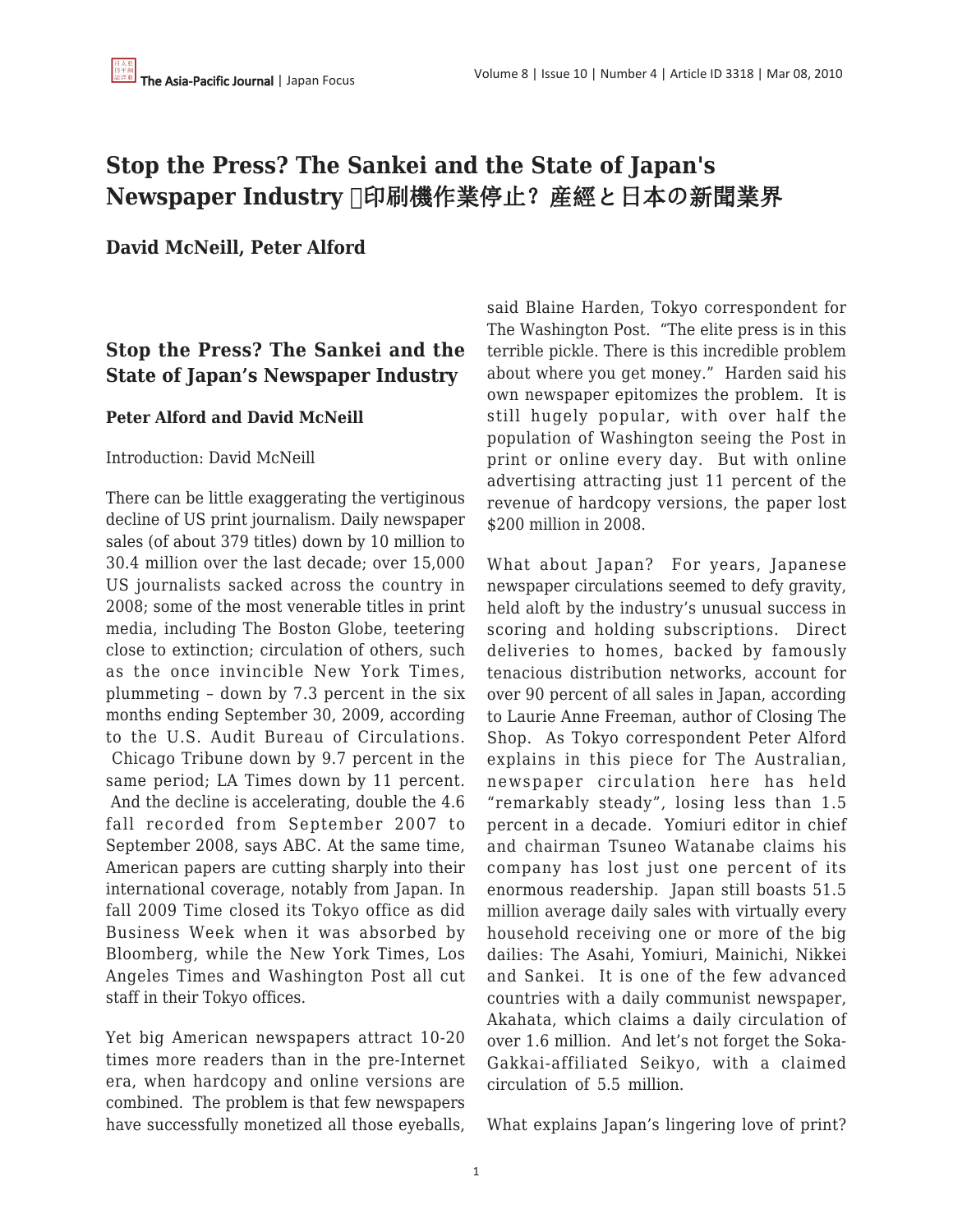One reason is simply the weight of the past: subscriptions are overwhelmingly sustained by middle-aged and older people. As a trip on any urban train makes clear, however, the generations below largely shun newspapers for the Internet, usually delivered via cell phones.

Japanese media proprietors have been savvy about protecting their turf, effectively cartelizing to jointly limit access to online content, unlike many of their Western counterparts who have cannibalized their expensive print editions for online versions out of fear of being left behind by competitors. Alford brings another factor into the mix here: the practice of oshigami, obliging distribution companies to buy newspapers far in excess of their orders from customers, which artificially inflates circulation by up to 20 percent and which is the industry's "dirty little secret."

Slowly, however, the gravity-defying circulations appear to be heading for earth. ABC statistics on the main morning-edition circulation for 2006 to 2009 show that every Japanese newspaper recorded a loss of sales, except the business-oriented Nikkei. In relative terms, the declines are tiny: the world's best-selling newspaper, the conservative Yomiuri is down from 10,042,075 to 10,018,117; the liberal-left Asahi from 8,093,885 to 8,031,579; the liberal Mainichi has taken a more substantial hit, from just under 4 million to 3.8 million. The Nikkei is up slightly from 3,034,481 to 3,052,929. Perhaps more indicative, and worrying, for the industry is the sharp drop in advertising revenues: from one trillion yen in 2007 to an estimated 600 billion in 2009, a year in which online advertisements continued to grow. In 2009, online advertisements increased by 1.2% to 707 billion yen, with the internet surpassing newspapers as the No. 2 medium for ads, trailing only television's 1.7 trillion yen, according to data released on February 22 by Dentsu. In that year, reflecting the economic meltdown, total ad revenues plunged by 11.5%, including 12% for newspapers and 19% for magazines. But it is the fate of the rightwing [Sankei,](http://sankei.jp.msn.com/) down from 2,191,587 to 1,846,591, which takes up most of Alford's analysis here. As he says, 2008 January-June sales (combined morning and afternoon) of Japan' smallest daily dropped 14.7 percent.



#### **Sankei Shimbun Tokyo Headquarters**

Staring into the abyss, the Sankei took the radical step last December of making their newspaper available free to anyone with an iPhone and, Alford speculates, "stopped playing oshigami." The results have been discouraging: revenue is down and he says some industry watchers believe the 76-year-old publication may have cut its own throat. Although still some way off, the collapse of one of Japan's Big Five newspapers would cause tremors in an industry that appeared, until recently, invincible.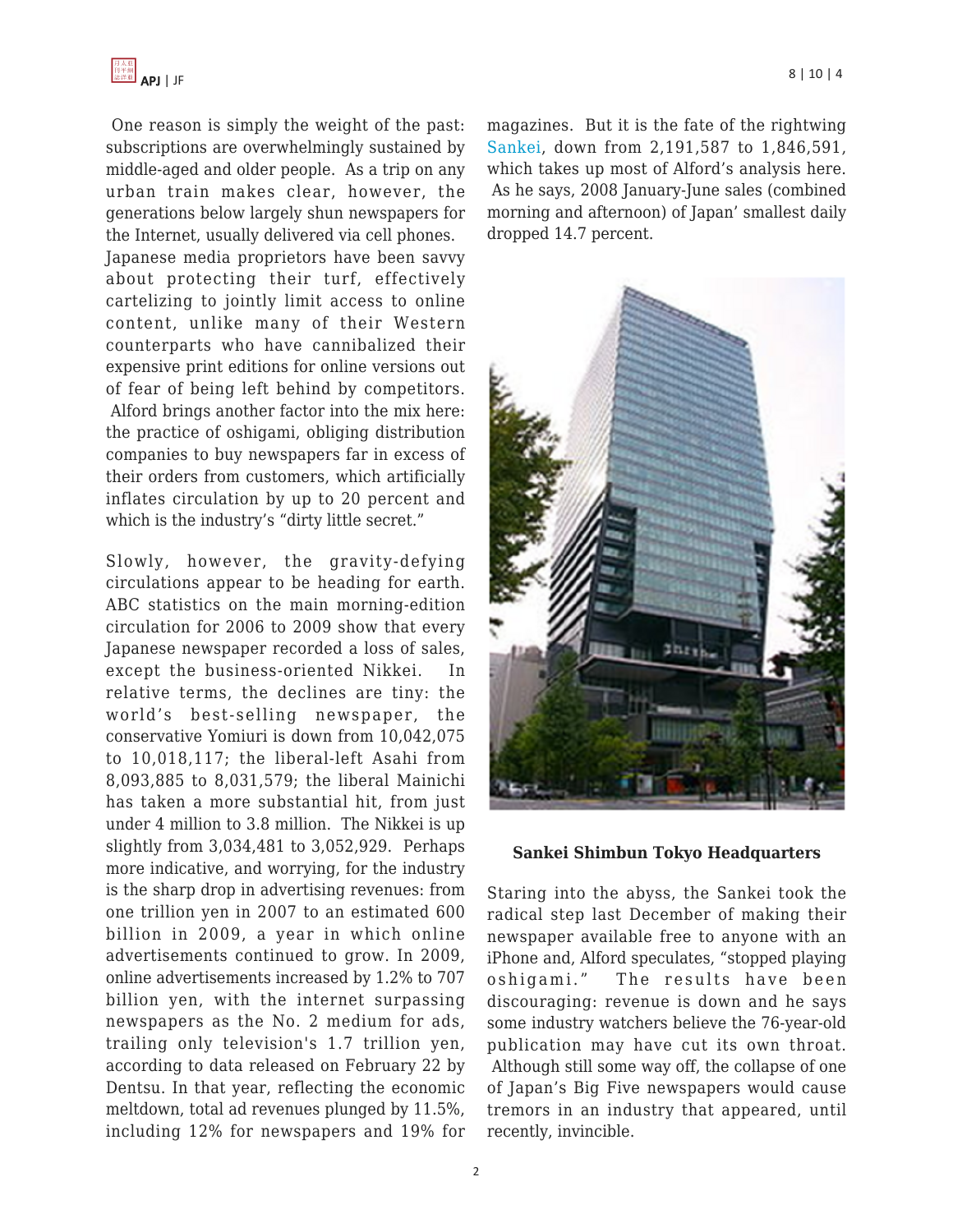

Why has the Sankei taken such a hit? As Japan's smallest major daily newspaper it may be simply be the most vulnerable to the demographic, technological and economic forces sweeping the industry. But it is possible to at least speculate that it may also have fallen victim to the changing zeitgeist, it's conservative populism no longer in favor since the doomed regime of Abe Shinzo. Part of the Fuji-Sankei conglomerate, the newspaper was one of the staunchest mainstream supporters of former Prime Minister Abe Shinzo and his agenda, and championed a notorious nationalist high-school textbook (published by a company within the Fujisankei group) that attempted to whitewash Japan's colonial record in Asia. Its columnists included rightwing Tokyo governor Ishihara Shintaro and Komori Yoshihisa, a revisionist well known in Washington circles. Could its decline be part of the wider weakening of the conservative movement?

While Japan ponders the possible demise of the Sankei, the implications of the looming industry crisis are already evident. Many of the big dailies have scaled back local reporting, relying instead on partnerships with regional newspapers – a tie-up between the Asahi and the Nigata Nippo (which reportedly has 60 percent share of local readership) is typical of the recent industry trend. Another trend is the growth of free papers – event guides, smalltown free-sheets, movies and TV information, restaurant guides and the like. The Japan Consumer Marketing Research Institute estimates that the country prints about 291 millions copies of free papers a year.

Advertisers are increasingly opting for these publications, says the Institute, drawn by their sometimes "immense circulation numbers" and the "ability to blanket a geographical area with messages at low cost."

So whither Japan's big newspapers? One way out could be to charge for online subscriptions, but most publications have found that readers just defect to free content elsewhere. In an effort to buck this trend, one of the global industry's biggest hitters, Rupert Murdoch, announced in May that he would end free access to the News International stable of titles, having previously done so with The Wall Street Journal. "We are now in the midst of an epochal debate over the value of content and it is clear to many newspapers that the current model is malfunctioning," said the News Corp. chairman and CEO. As Alford explains here, the Nikkei intends to launch one of the most elaborate subscription-based online services anywhere next year. All eyes will be on the venture, but whatever happens, the old model is dead. **DMN**

### **Omens from the shrinking Japanese newspaper business**

### **Peter Alford**

Something very odd happened to Sankei Shimbun's circulation recently -- close to 15 per cent of it disappeared.

The decline of Sankei, the smallest of Japan's five national daily newspapers, has been sudden, steep and not well explained.

The underlying reasons might be ominous for the Japanese industry generally, or a salutary warning to the others not to go where Sankei has gone, and most likely a combination of both.

Newspaper executives around the world often marvel at the Japanese market. The country's newspaper sales and penetration are, without a doubt, extraordinary -- almost 51.5 million average daily sales to the end of last year.

And until the end of last year, general newspaper circulation held remarkably steady, losing less than 1.5 per cent in a decade. In just the six months to September, US newspaper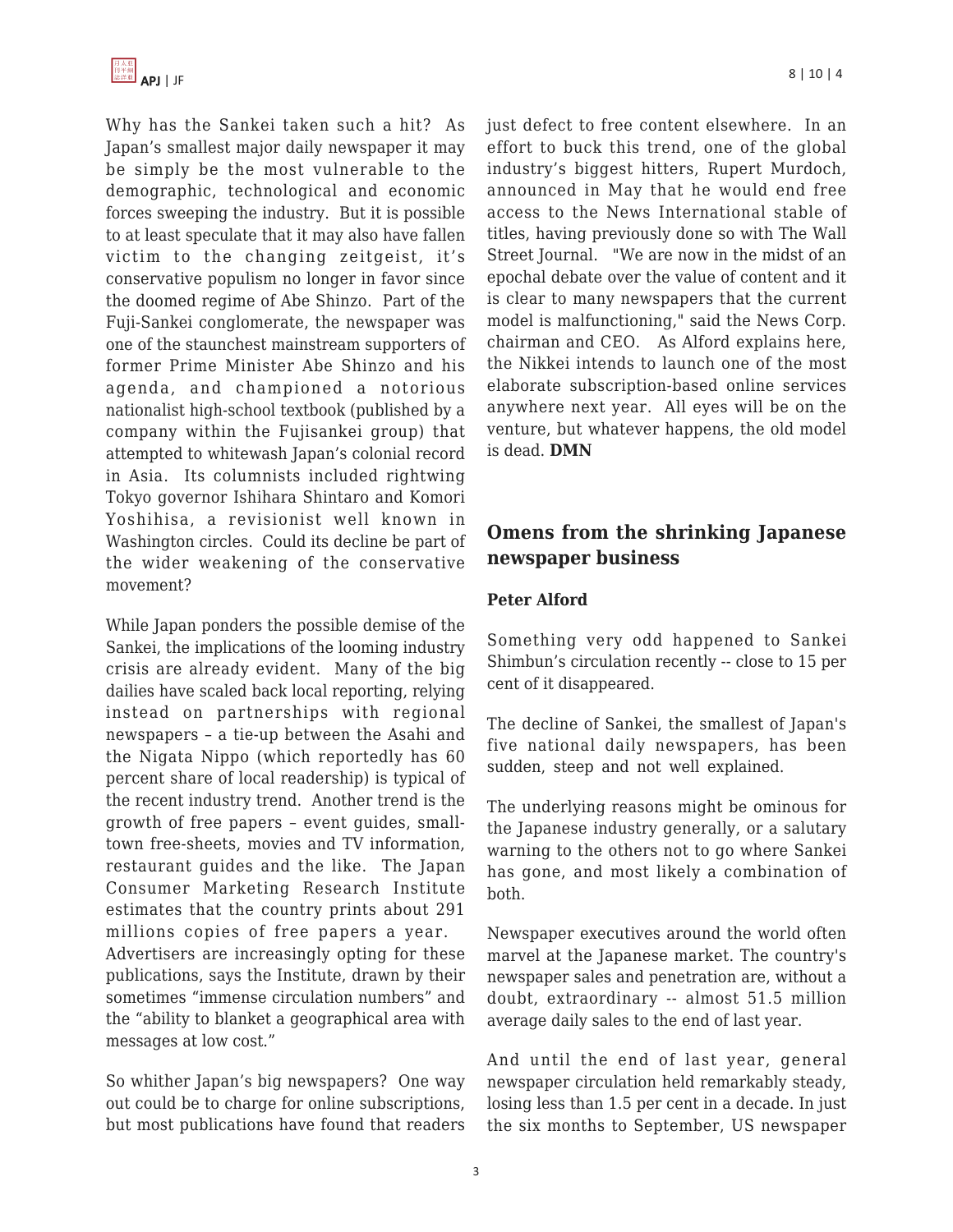

publishers lost 10.6 per cent of unit sales.

But the Sankei January-to-June combined morning and afternoon sales dropped 14.7 per cent on the same period in 2008. The other four national dailies slipped between 0.15 per cent (Nihon Keizai Shimbun, the business newspaper popularly known as Nikkei) and 2.33 per cent (Mainichi), which is also rumoured to be struggling.

Sankei managers did an unusual thing last December. They made their Y=100 (\$1.23) cover price newspaper available free to anyone with an iPhone and are widely believed to have done something equally rash: stopped playing oshigami (pushing papers to distributors), the industry's dirty and not-so-little secret.

Sankei reportedly has been forced to abandon traditional circulation padding at the same time as it grapples with the new threat of digital media leaching away the economic value of its products.

**Sasaki Toshinao**, IT writer and former staffer at Mainichi Shimbun (almost 5.1 million daily sales in the June half-year) believes Sankei's difficulties are the edge of a blade menacing the industry.

Sasaki's diagnosis is less immediately drastic than suggested by his book title, 2011 Newspaper, TV Extinction, but still inescapable in the long run, he believes.

As in other Western markets, demography, economic woes and the online challenge are making their marks on the traditional Japanese newspaper market.

"Currently Japanese newspapers are mainly read by middle-aged and older age groups, and subscription should not decline dramatically as long as those groups remain the central layer of society," says Sasaki.

"However, newspapers' share of nationwide

advertising revenue is sharply decreasing, from Y=1 trillion (\$12.35 billion at today's value) in 2007 to the Y=600 billion expected this year.

"That's the direct blow to newspaper finances, rather than the subscription numbers."

Gradually the ageing but still numerous generations who take the big dailies and NHK (the Japan Broadcasting Corporation) as their principal information sources are being edged aside by the post-1980s, post-bubble cohorts - fewer, generally less well-off, inveterate ITadopters, much less tethered to authorized news.

According to the most recent Japan Newspaper Publishers Association (NSK) readership survey, morning papers were read daily by 86 per cent of people aged 60-plus, 54 per cent of 30 to 40-year-olds, and 34 per cent of 20 to 30s. NSK finds that although 73 per cent of daily news consumers read newspapers, 69 per cent, a big overlap, access online news by mobile phones, the most common internet device in Japan.

**Kanayama Tsutomo**, a media studies professor at Ritsumeikan University, observes even among his students -- youngsters aimed for big-city establishment news and information careers -- daily newspaper reading becomes less common and information is sourced indiscriminately. "Students will give the same weight to facts that come from a newspaper or their phones."

Decline is evident even aboard the great media galleons. Circulations would "decline little by little, not quickly, but there is no way of stopping it", Asahi Shimbun chief executive Akayama Kotaro recently told the Financial Times.

And yet Asahi in the June half-year had 11.39 million combined daily sales. Yomiuri Shimbun, the world's biggest-selling daily, claimed more than 10 million morning sales and another 3.7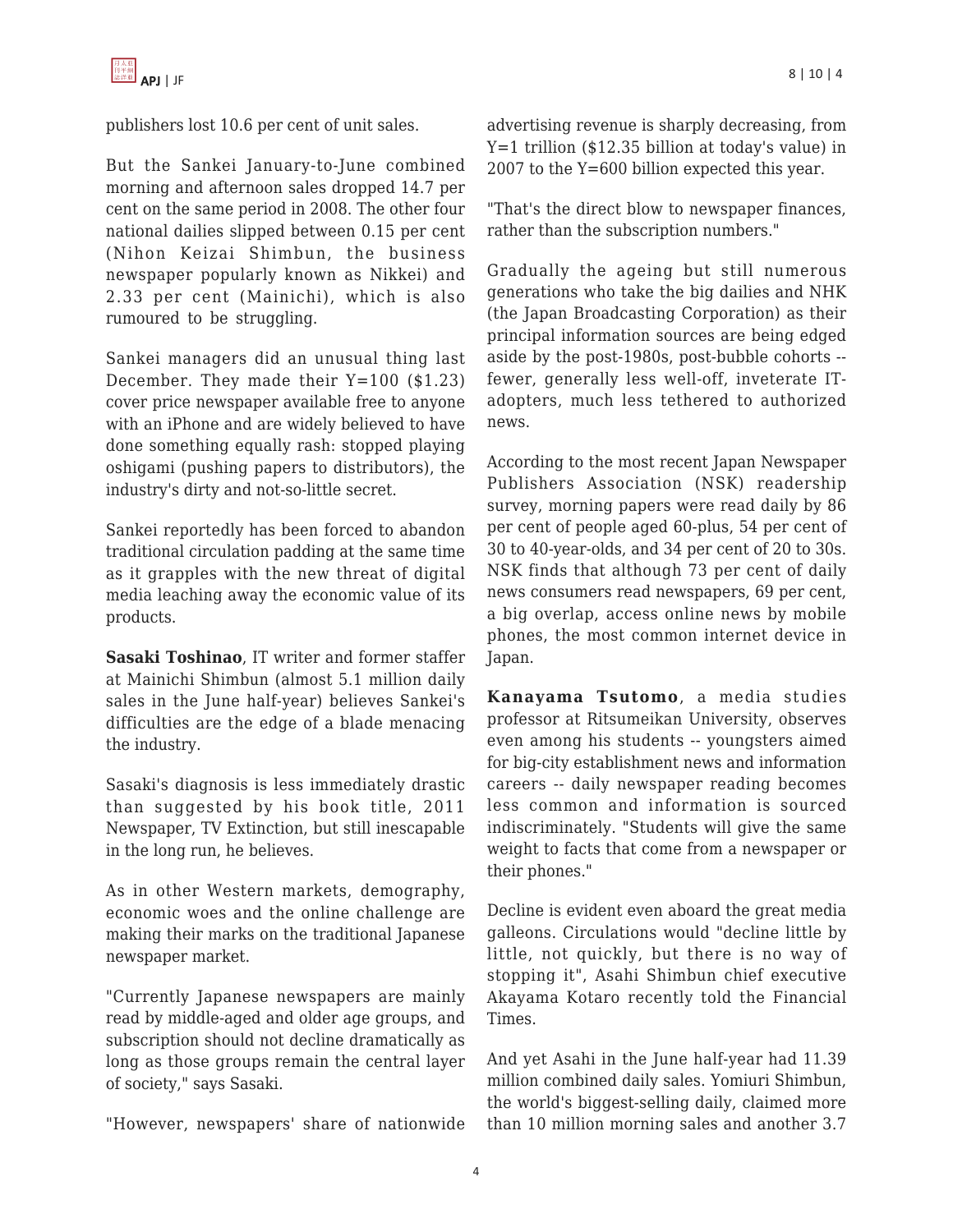

million in the afternoon.

(The Australian, which has its Tokyo news bureau at Yomiuri's Otemachi headquarters, sold 134,100 copies Monday-to-Friday in the most recent circulation period while The Times of London, another Yomiuri tenant, managed 588,471 daily.)

Nagoya's Chunichi Shimbun (which also publishes Tokyo Shimbun) circulates more than 3.3 million, two other regionals claim one million-plus daily sales and 12 more have 500,000-plus.

Combined with an overall market penetration of 612 sales per 1000 adults, according to a new World Association of Newspapers and News Publishers survey, Japan still brings tears of envy to the eyes of media executives elsewhere in the world.

However, critics such as journalist Kuroyabu Tetsuya, an industry specialist who has crusaded for years against oshigami, allege the circulations are a facade, puffed at least 20 per cent by Japanese publishers' practice of obliging distribution companies to buy newspapers far in excess of their orders from customers.

Up to the bursting of Japan's bubble in the early 1990s, says Kuroyabu, distributors copped oshigami because they shared revenue from chirashi (advertising inserts), based on the number of newspapers they took.

Publishers allegedly paid distributors other incentives and subsidies to keep up circulations and thus advertising rates.

But as the economy slumped and direct-mail advertising spread, chirashi diminished and distributors grew less willing to accept surplus deliveries.

As the smallest national daily, Sankei was most vulnerable to distributors' push-back and finally gave up last year, according to industry talk, though it's hard to get any authoritative confirmation that oshigami even operates.

"I can see no other reason," says Kuroyabu of the abrupt circulation decline. "Sankei just could not keep doing oshigami, otherwise their distribution network would collapse and then they would lose everything."

The largest part of Sankei's circulation slide happened from January this year; at the end of last year, average morning circulation stood at 2.13 million newspapers (plus 627,515 afternoon copies) and at June 30 it was 1.847 million (plus 566,811).

Sankei's public relations people declined to discuss this phenomenon with media, though its circulation department did confirm the rot continued into the second half -- average morning sales in October had fallen to 1.704 million, a further 7.7 per cent decline.

Established in Osaka 76 years ago, Sankei Shimbun formed the base of the Fujisankei Communications Group, which, as with the other four national dailies, is twinned with a television network.

Fujisankei also has among its extensive stable of media-related businesses a Central League baseball franchise, although the Yakult Swallows have nothing like the pedigree or brand-power of Yomiuri's Giants, who reputedly claim one of every two Japanese pro ball followers.

Sankei stands at the conservative-nationalist end of the Japanese ideological spectrum among the national newspapers but, on the other hand, Fuji TV's programming is generally considered the most switched-on of the commercial networks.

While the other four continue developing proprietary websites Sankei joined with Microsoft Japan with portal [MSN Sankei News,](http://sankei.jp.msn.com/)